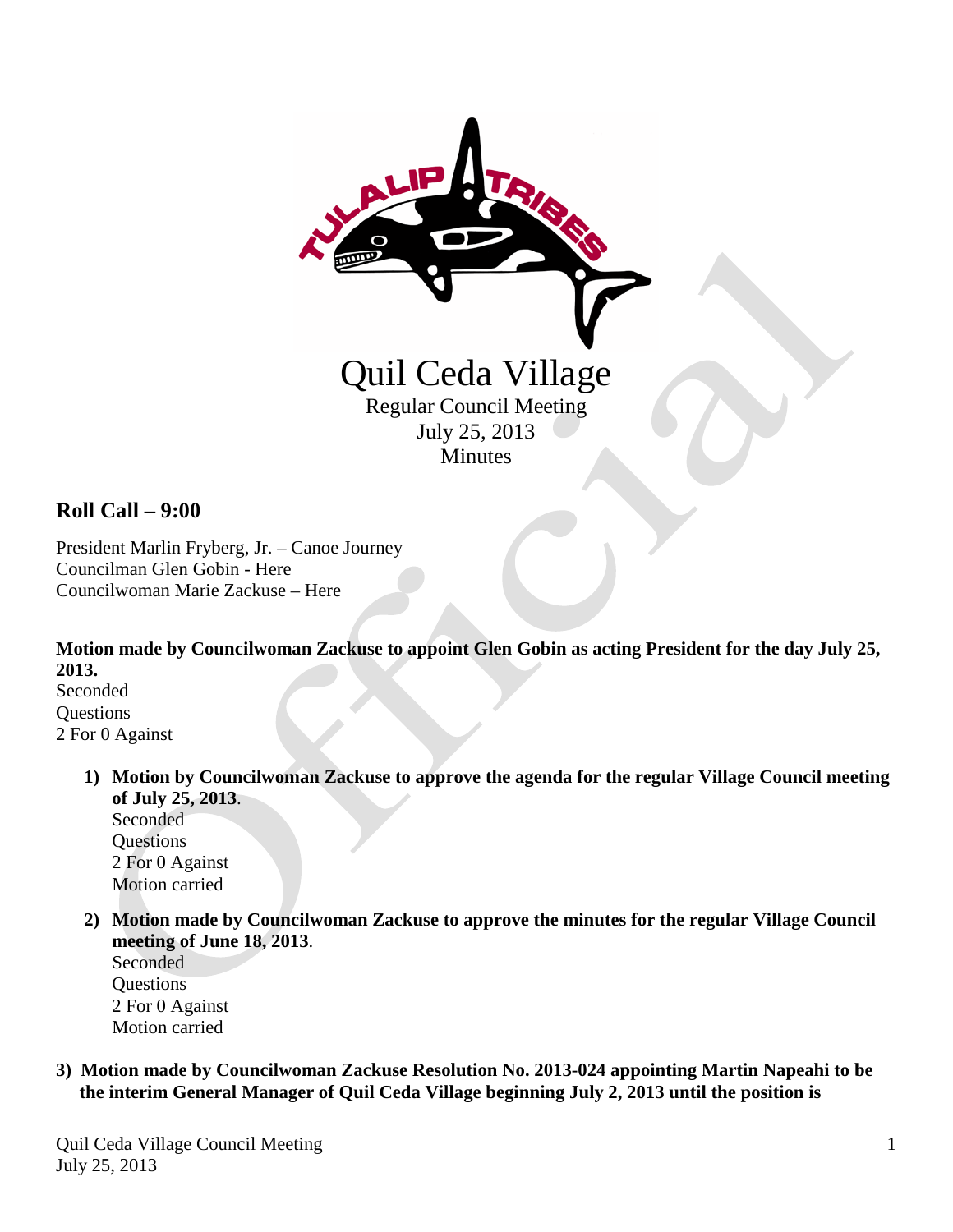**advertised and filled, with a three-step increase and full signing authority of \$50,000 including the authority to sign contracts for goods and services on behalf of Quil Ceda Village. For the record Martin is Marie's first cousin.**

 Seconded **Ouestions**  2 For 0 Against Motion carried

**4)** Request for Hire – Quil Ceda Village General Manager Council would like to set a meeting to discuss this.

# **Tulalip Police**

**5)** June Police Report

 Discussion: Interim Police Chief Echevarria; Police department has been very busy in addition to the concert series starting for the season. \*\*Recommendation to remove the overgrown trees at the corner of 99<sup>th</sup> and Quil Ceda Parkway.

## **Finance**

**6)** Budget Report for Period Ending June 30, 2013 Discussion: Sarah Johnson Review of financial documents for month ending June 30, 2013.

# **Environmental Health**

**7)** Quarterly Report – FYI Discussion: Nina Reece

**8)** Health & Safety Policy Discussion: Melissa Cavendar Final reading for Health & Safety Program handout and discussion. Safety statistics, April – June, 2013 No first aid incidents No medical incidents No time loss incidents Very good participation in the safety meetings. This policy has been in place for about six months. It defines the goals and responsibilities of keeping our

 workers safe. The policy defines the roles and responsibilities of the individuals, as well. The policy includes a management commitment. The department is working with a medical vendor to provide emergency and on-going health coverage for injured workers. Council would like more detail in the policy on calling 911 and having an employee transported and or represented by someone from QCV. A medical management team helps provide the Village with the proper paperwork and communications. Does an employee have the right to go to their own doctor? The first point of contact (In non-emergent injuries) is the management company. Employees can request to use their own physician and they will not be denied. Addresses don't appear to be consistent on some of the buildings behind the Administrative office. Staff will look at the issue and report back.